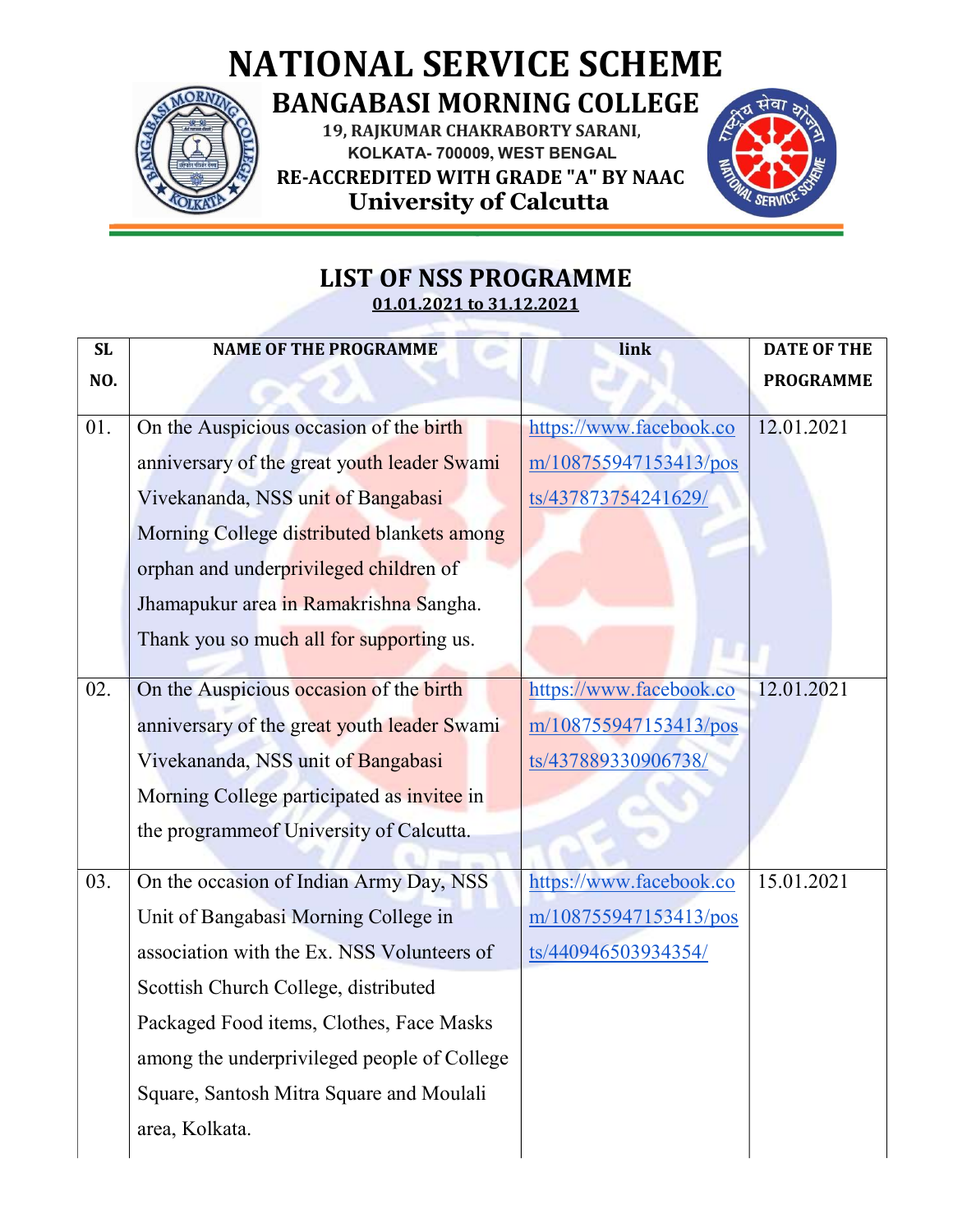| 04. | NSS Volunteers of Bangabasi Morning             | https://www.facebook.co | 25.01.2021 |
|-----|-------------------------------------------------|-------------------------|------------|
|     | College, Kolkata, performed invigilation duty   | m/108755947153413/pos   |            |
|     | in different centres in Kolkata for National    | ts/445646580131013/     |            |
|     | Talent Search programme conducted by NSS,       |                         |            |
|     | West Bengal. Kudos my NSS family.               |                         |            |
| 05. | Republic Day parade Rajpath                     | https://www.facebook.co | 26.01.2021 |
|     |                                                 | m/108755947153413/pos   |            |
|     |                                                 | ts/445661053462899/     |            |
| 06. | A 5 days Cleanliness Drive Programme            | https://www.facebook.co | 11.02.2021 |
|     | under SAP (Swachhata Action Plan, funded        | m/108755947153413/pos   |            |
|     | by Ministry of Youth Affairs and Sports) has    | ts/458523188843352/     |            |
|     | been organised under the ageis of National      |                         |            |
|     | Service Scheme, Bangabasi Morning College       |                         |            |
|     | Kolkata from February 11 to February 15         |                         |            |
|     | 2021.                                           |                         |            |
|     | On 11 th February the first day of the          |                         |            |
|     | programme volunteers started the cleanliness    |                         |            |
|     | Drive Programme under SAP by cleaning           |                         |            |
|     | the college campus because it is believed that  |                         |            |
|     | <b>Charity Begins from Home. After cleaning</b> |                         |            |
|     | the campus a cleanliness awareness road rally   |                         |            |
|     | organised from Scott Lane to Vivekanand         |                         |            |
|     | House. By this rally the unit tried to aware    |                         |            |
|     | local people about cleanliness and distributed  |                         |            |
|     | leaflets. A statue of Swami Vivekananda in      |                         |            |
|     | front of Swami Vivekananda's House also         |                         |            |
|     | cleaned.                                        |                         |            |
|     |                                                 |                         |            |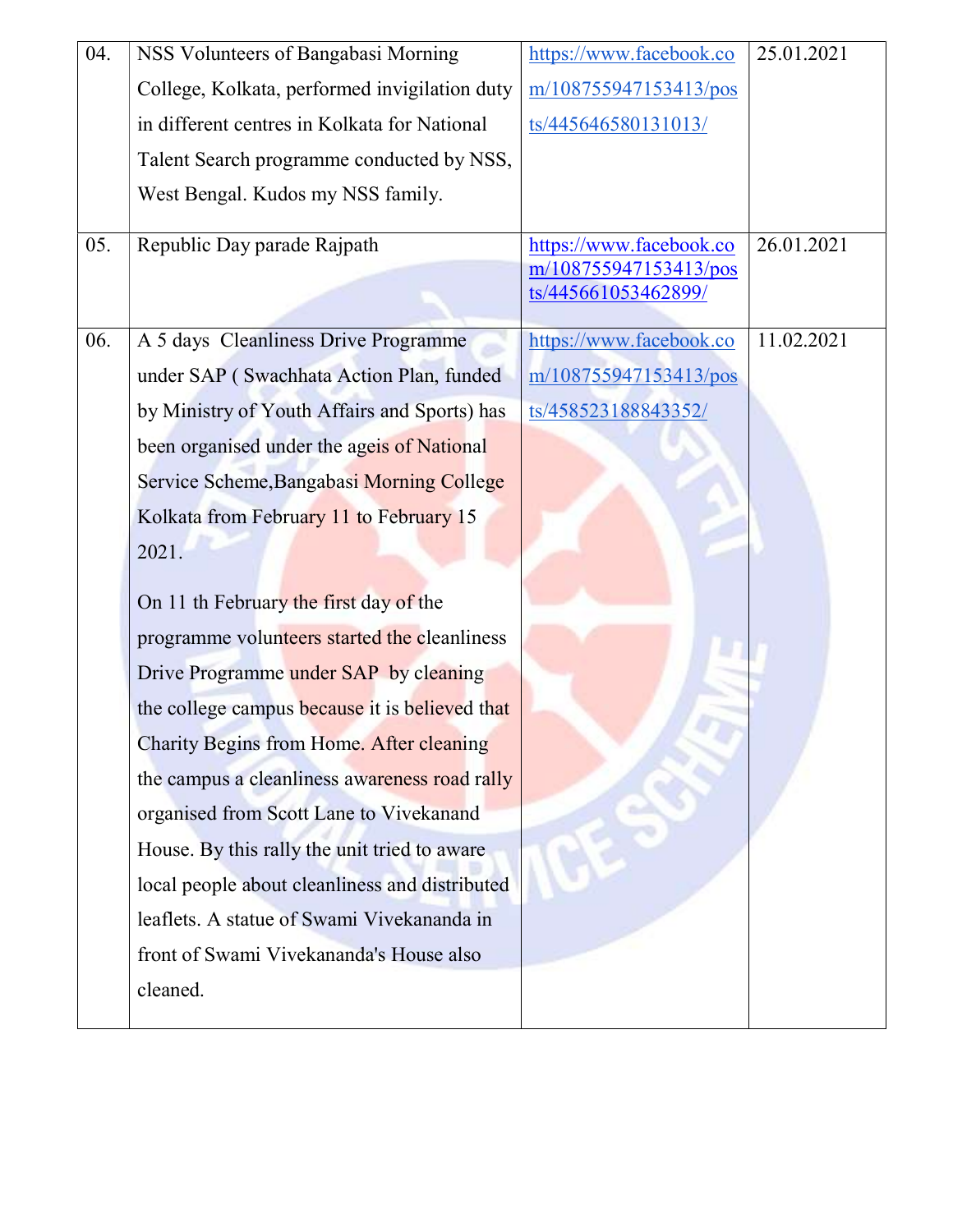| 07. | On the second day, the surrounding area of      | https://www.facebook.co | 12.02.2021 |
|-----|-------------------------------------------------|-------------------------|------------|
|     | sealdah station (one of the busiest stations in | m/108755947153413/pos   |            |
|     | Kolkata) has been cleaned by the volunteers     | ts/458566632172341/     |            |
|     | followed by the street play focusing on         |                         |            |
|     | keeping the environment clean and safe.         |                         |            |
|     | afterwards, the painting competition among      |                         |            |
|     | under privileged children of the station area   |                         |            |
|     | has been organised. Some food items along       |                         |            |
|     | with the stationaris have been distributed      |                         |            |
|     | among them as well. The smile of those little   |                         |            |
|     | angel's face bought a great inner peace.        |                         |            |
| 08. | In the third day, two famous Cemeteries have    | https://www.facebook.co | 13.02.2021 |
|     |                                                 |                         |            |
|     | been cleaned both was Mallikbazar Cemetery      | m/108755947153413/pos   |            |
|     | and South ParkstreetCemetry, it is know that    | ts/458571305505207/     |            |
|     | South Parkstreet Cemetery has been declared     |                         |            |
|     | as Heritage Site. Furthermore, the unit         |                         |            |
|     | conducted a plantation programme in             |                         |            |
|     | Mallikbazar Cemetery as well. 60 saplings       |                         |            |
|     | have been donated to the Cemetery for           |                         |            |
|     | showing respect to them who're resting under    |                         |            |
|     | the soil in peace.                              |                         |            |
| 09. | In the day four February 14, the unit cleaned   | https://www.facebook.co | 14.02.2021 |
|     | the river Hooghly at Ahiritola Ghat and         | m/108755947153413/pos   |            |
|     | Bagbazar Ghat to clean the water body. The      | ts/458579458837725/     |            |
|     | river Hooghly which meets with the river        |                         |            |
|     | Ganges is the holy river of India and the unit  |                         |            |
|     |                                                 |                         |            |
|     | tried to take aninitiative to keep it clean and |                         |            |
|     | safe. The unit distributed leaflet as well for  |                         |            |
|     | creating cleanliness awareness.                 |                         |            |
|     |                                                 |                         |            |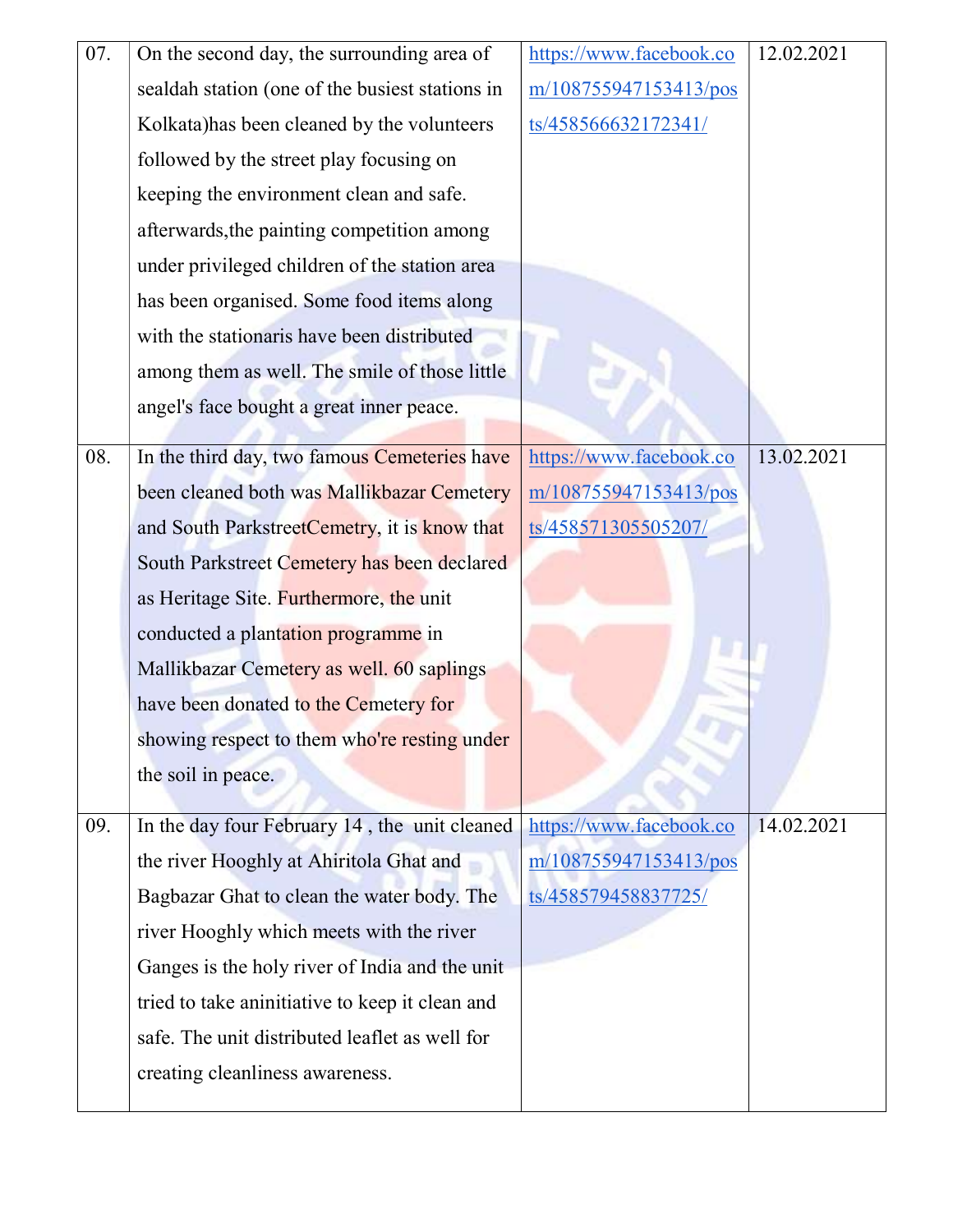| 10. | In the fifth and the last day of the programme | https://www.facebook.co | 15.02.2021 |
|-----|------------------------------------------------|-------------------------|------------|
|     | a seminar, NSS Orientation Programme and       | m/108755947153413/pos   |            |
|     | Cultural event has been organised. The         | ts/458588595503478/     |            |
|     | Programme started with the Vedic Mantra.       |                         |            |
|     | NSS Programme Officer and the Convenor of      |                         |            |
|     | the whole Cleanliness Drive Programme          |                         |            |
|     | under SAP, Dr.TulikaChakravorty continue       |                         |            |
|     | the seminar with her speech and welcomed       |                         |            |
|     | the Resource Person Sri AgnimeelDas,           |                         |            |
|     | Youth Officer, Regional Directorate NSS,       |                         |            |
|     | Kolkata. The Resource Person encouraged        |                         |            |
|     | the youth volunteers and gave focus on the     |                         |            |
|     | objectives, significants and scopes of NSS for |                         |            |
|     | the volunteers.                                |                         |            |
| 11. | Day 1 outreach programme, visit to khadi       | https://www.facebook.co | 17.02.2021 |
|     | center of excellence at Ashoknagar, Habra -    | m/108755947153413/pos   |            |
|     | Seven Days Special Camp 2020-2021.             | ts/464665298229141/     |            |
|     |                                                |                         |            |
| 12. | Day 2 Programme with 'ApneAap'                 | https://www.facebook.co | 18.02.2021 |
|     | Organization on Trafficking, Sex Workers       | m/108755947153413/vid   |            |
|     | and Their Children                             | eos/770463030242638/?a  |            |
|     |                                                | $pp=fbl$                |            |
| 13. | Day 3 Programme with 'LWB' Organization        | https://www.facebook.co | 19.02.2021 |
|     | on Child Trafficking.                          | m/108755947153413/vid   |            |
|     |                                                | eos/273078250899596/?a  |            |
|     |                                                | $pp=fb1$                |            |
| 14. | Day 4Programme with 'Sakhi' Organization       | https://www.facebook.co | 20.02.2021 |
|     | on Gender and Violence.                        | m/108755947153413/vid   |            |
|     |                                                | eos/337543960947238/?a  |            |
|     |                                                | $pp=fb1$                |            |
|     |                                                |                         |            |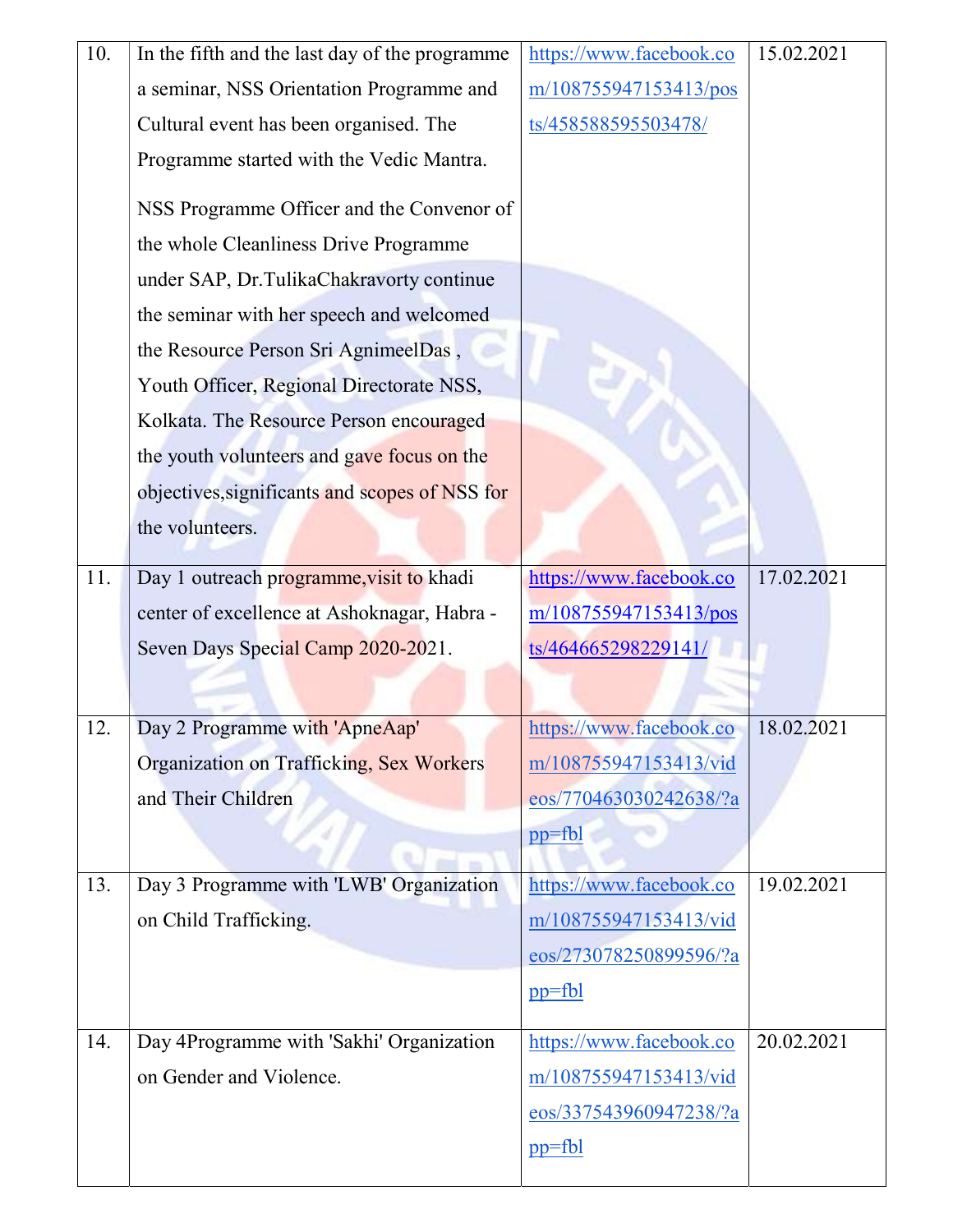| 15. | Day 5 Programme on Self Defence by Sensei      | https://www.facebook.co | 21.02.2021      |
|-----|------------------------------------------------|-------------------------|-----------------|
|     | Rahul Saha, Chief Instructor and President of  | m/108755947153413/vid   |                 |
|     | <b>JSKA-WB</b>                                 | eos/429862284916029/?a  |                 |
|     |                                                | $pp=fbl$                |                 |
| 16. | Day 7 Talk on role of youth and youth          | https://www.facebook.co | 23.02.2021      |
|     |                                                |                         |                 |
|     | leaders towards sound public policy            | m/108755947153413/vid   |                 |
|     |                                                | eos/433962441250465/?a  |                 |
|     |                                                | $pp=fb1$                |                 |
| 17. | In Collaboration with Students Union, NSS      | https://www.facebook.co | 04.03.2021      |
|     | Unit of Bangabasi Morning College              | m/108755947153413/pos   |                 |
|     | organised Blood Donation Camp in the           | ts/467864741242530/     |                 |
|     | College premises.                              |                         |                 |
|     |                                                |                         |                 |
| 18. | NSS Unit of Bangabasi Morning College          | https://www.youtube.co  | 06.03.2021      |
|     | observed                                       | m/watch?v=cWQcjOMIS     |                 |
|     | International Women's Day by Organising an     | kM                      |                 |
|     |                                                |                         |                 |
|     | Awareness Programme on 'Breast Cancer'.        |                         |                 |
|     | We are thankful to Dr. Indranil Khan for       |                         |                 |
|     | delivering such a wonderful and very           |                         |                 |
|     | informative lecture.                           |                         |                 |
|     |                                                |                         |                 |
| 19. | <b>NSS National Integration Camp was</b>       | https://www.facebook.co | $10-03-2021$ to |
|     | organised by Ministry of Youth Affairs and     | m/108755947153413/pos   | 16-03-2021      |
|     | Sports, Regional Directorate of NSS,           | ts/469430091085995/     |                 |
|     | Lucknow, UP                                    |                         |                 |
|     |                                                |                         |                 |
| 20. | NSS unit of Bangabasi Morning College,         | https://www.facebook.co | 13.03.2021      |
|     | Kolkata, organised a Webinar on 'India and     | m/108755947153413/pos   |                 |
|     | its Journey of 75 Years' for celebrating Azadi | ts/472662260762778/     |                 |
|     | Ka Amrit Mahotsav.                             |                         |                 |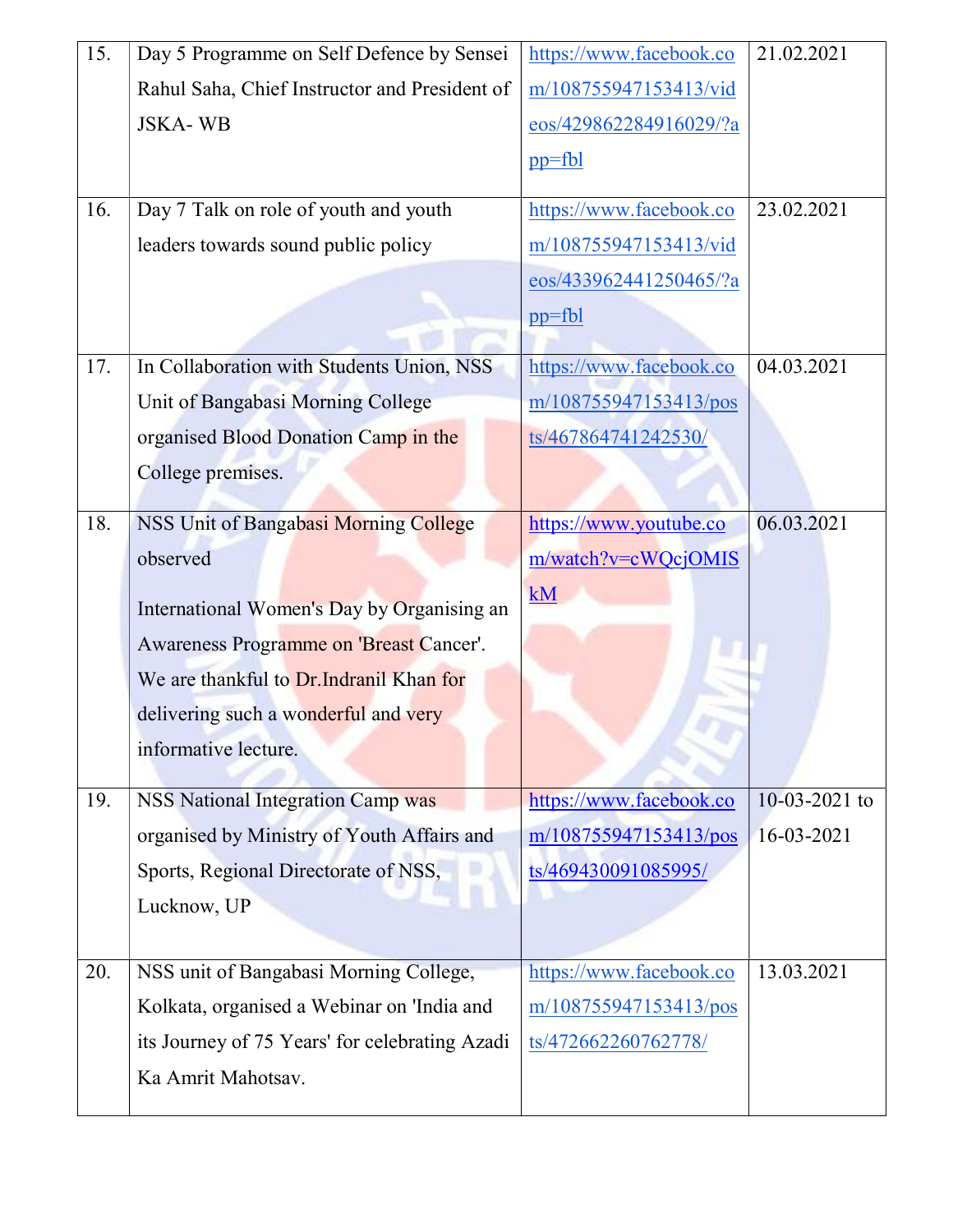| 21. | NSS unit of Bangabasi Morning College,         | https://www.facebook.co | 15.03.2021 |
|-----|------------------------------------------------|-------------------------|------------|
|     | Kolkata, organised a Webinar on 'India and     | m/108755947153413/pos   |            |
|     | its Journey of 75 Years' for celebrating Azadi | ts/474513430577661/     |            |
|     | Ka Amrit Mahotsav.                             |                         |            |
|     |                                                |                         |            |
| 22. | Poster competition by NSS programme            | https://www.facebook.co | 11.04.2021 |
|     | office, teachers and NSS volunteer on Gender   | m/108755947153413/pos   |            |
|     | empowerment, female foeticide.                 | ts/490919618937042/     |            |
| 23. | NukkadNatak for spreading awareness on         | https://www.facebook.co | 13.04.2021 |
|     | <b>COVID Vaccination for observing Tika</b>    | m/108755947153413/pos   |            |
|     | Utsav.                                         | ts/492494868779517/     |            |
|     |                                                |                         |            |
| 24. | Awareness video by the volunteer of our unit   | https://www.facebook.co | 14.04.2021 |
|     | on COVID Vaccination for observing Tika        | m/108755947153413/pos   |            |
|     | Utsav.                                         | ts/493531078675896/     |            |
| 25. | Observing earth day by planting saplings and   | https://www.facebook.co | 23.04.2021 |
|     | spreading awareness video.                     | m/108755947153413/pos   |            |
|     |                                                | ts/498786948150309/     |            |
|     |                                                |                         |            |
| 26. | With the help of NSS volunteer of our unit     | https://www.facebook.co | 23.04.2021 |
|     | work with Lions Club of Kolkata for            | m/108755947153413/vid   |            |
|     | distributing Food among 300 people of          | eos/287271672886710/    |            |
|     | Sealdah Area.                                  |                         |            |
| 27. | Our NSS volunteer work for the food            | https://www.facebook.co | 06.05.2021 |
|     | distribution programme in Kalighat area,       | m/108755947153413/pos   |            |
|     |                                                |                         |            |
|     | organised by Lions Club of Kolkata Magnets.    | ts/507139373981733/     |            |
| 28. | Our NSS unit organised 'Kavi Pranaam' for      | https://www.facebook.co | 07.05.2021 |
|     | celebrating 160th birth anniversary of         | m/108755947153413/pos   |            |
|     | Gurudev Rabindra Nath Tagore.                  | ts/507451327283871/     |            |
|     |                                                |                         |            |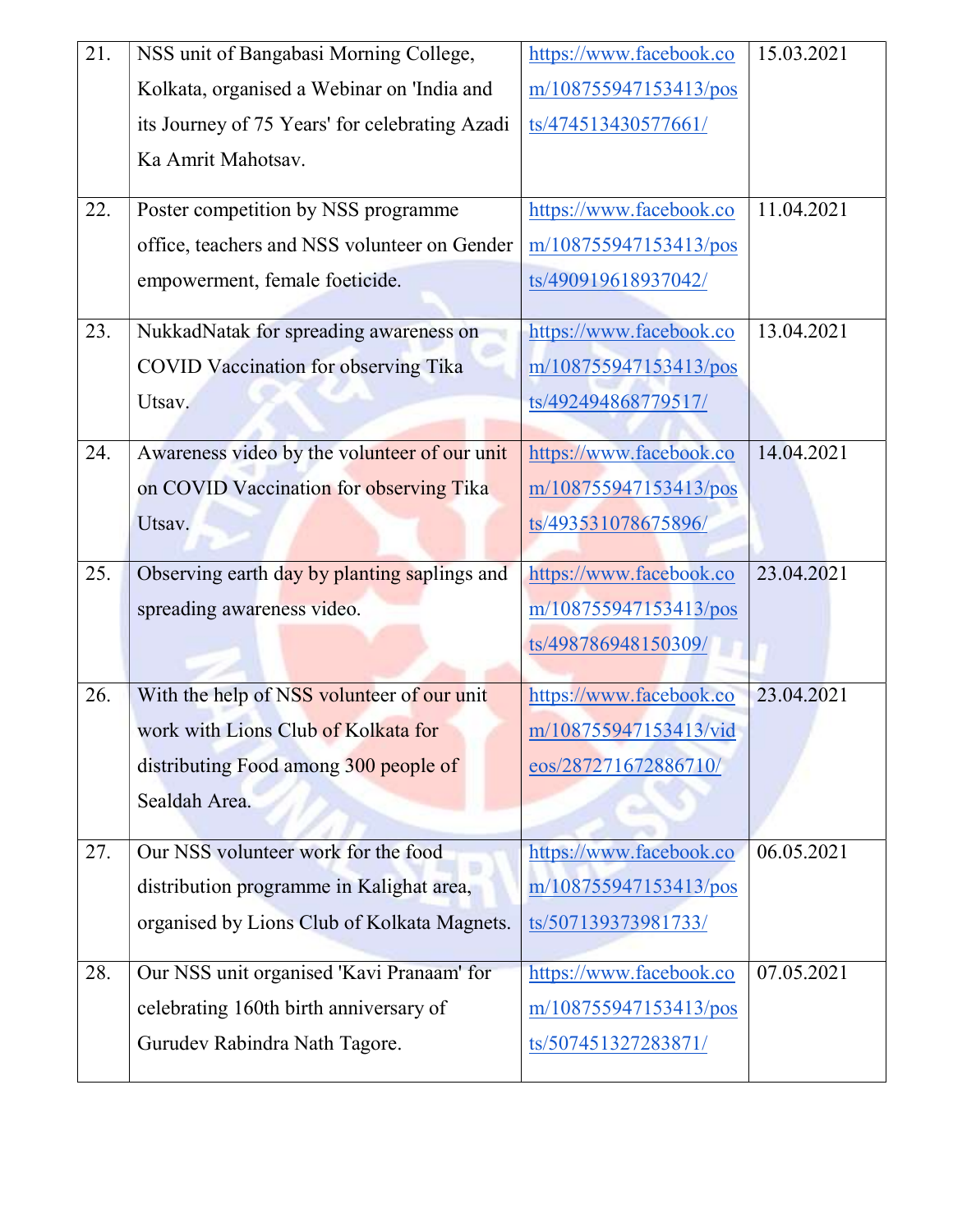| 29. | Our NSS unit organised a virtual live         | https://www.facebook.co | 09.05.2021    |
|-----|-----------------------------------------------|-------------------------|---------------|
|     | celebration for giving tribute to Gurudev     | m/108755947153413/pos   |               |
|     | Rabindra Nath Tagore.                         | ts/508814617147542/     |               |
| 30. | Distribution of Food in Sealdah and Moulali   | https://www.facebook.co | 19.05.2021    |
|     | Area                                          | m/108755947153413/pos   |               |
|     |                                               | ts/515305076498496/     |               |
| 31. | Our NSS unit onganised a talkshow on          | https://www.facebook.co | 25.05.2021    |
|     | 'Covid 19 Pandemic and it's Health            | m/108755947153413/vid   |               |
|     | Consequences'                                 | eos/189027209751481/    |               |
| 32. | One of our NSS volunteer Trisha Maji,         | https://www.facebook.co | 26.05.2021    |
|     | distributed dry food items among street       | m/108755947153413/pos   |               |
|     | dwellers of Kankurgachi area.                 | ts/519000092795661/     |               |
| 33. | One of our NSS volunteer Sahil Ansari,        | https://www.facebook.co | 29.05.2021    |
|     | distributed food relief in the 'Yaas' relief  | m/108755947153413/pos   |               |
|     | camp                                          | ts/521143662581304/     |               |
| 34. | One of our NSS volunteer Imroz Mallik,        | https://www.facebook.co | 02.06.2021    |
|     | sanitising a house of deceased covid patient. | m/108755947153413/pos   |               |
|     |                                               | ts/523592845669719/     |               |
| 35. | Our NSS unit onganised a talk showon          | https://www.facebook.co | 04.06.2021    |
|     | 'World Environment Day'.                      | m/108755947153413/vid   |               |
|     |                                               | eos/4565764210104695/   |               |
| 36. | Talk Show (Episode 2) A reminder for          | https://www.facebook.co | 05.06.2021    |
|     | World Environment Day 2021 with Dr Swati      | m/108755947153413/vid   |               |
|     | Nandi Chakraborty                             | eos/4565764210104695/   |               |
| 37. | Online Quiz Competition On World              | https://www.facebook.co | 05.06.2021 To |
|     | Environment Day.                              | m/108755947153413/pos   | 11.06.2021    |
|     |                                               | ts/525147715514232/     |               |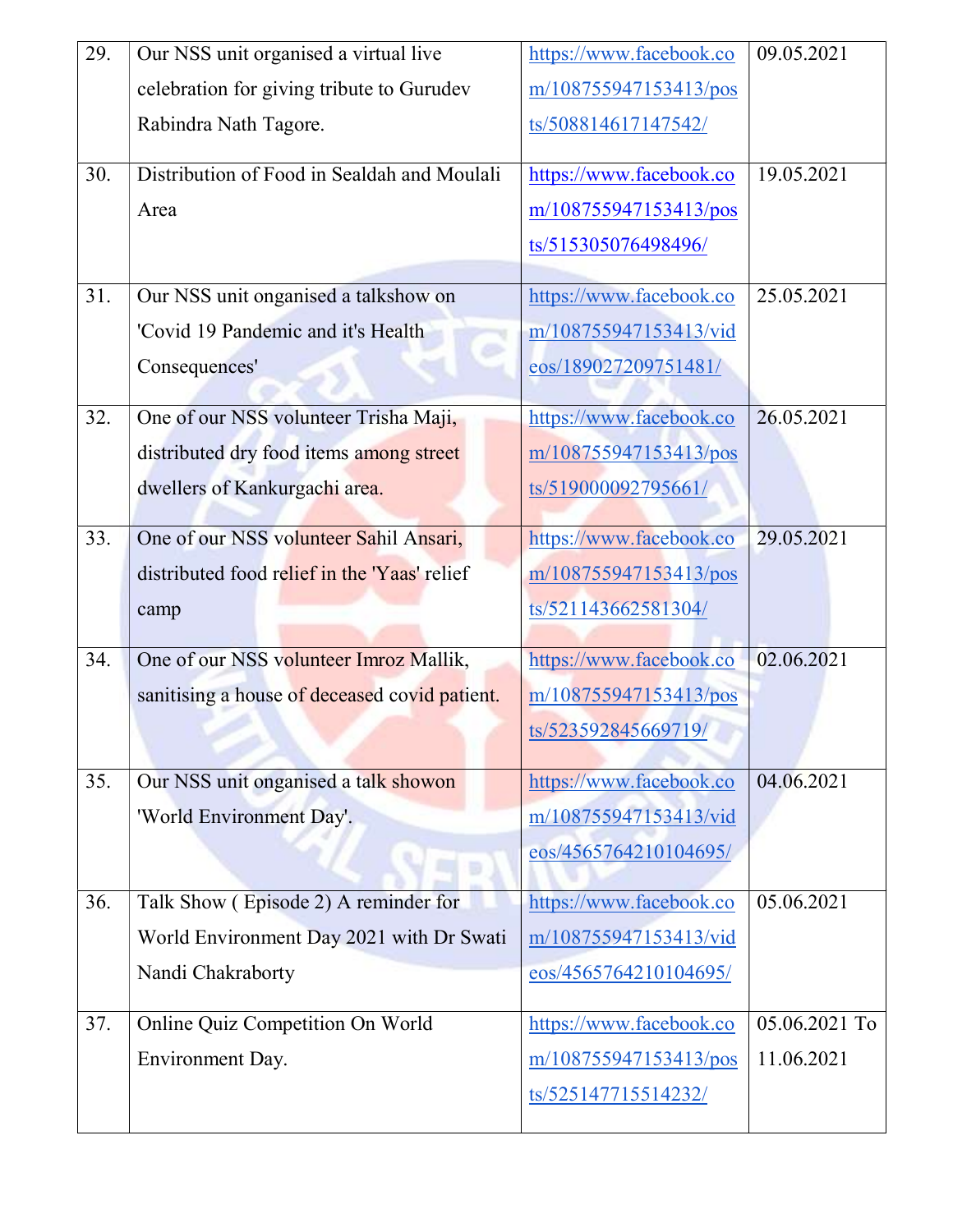| 38. | Our 3 Volunteers Volunteering in Gosaba                                             | https://www.facebook.co                          | 07.06.2021 |
|-----|-------------------------------------------------------------------------------------|--------------------------------------------------|------------|
|     | Block, Sundarban by distributing dry food                                           | m/108755947153413/pos                            |            |
|     | items with essential commodities. They                                              | ts/526682205360783/                              |            |
|     | reached there after traveling by road and 4                                         |                                                  |            |
|     | hours waterways.                                                                    |                                                  |            |
| 39. | NSS unit of Bangabasi Morning College,                                              | https://www.facebook.co                          | 10.06.2021 |
|     | Kolkata, collaboration with Mahatma                                                 | m/108755947153413/vid                            |            |
|     | Gandhi National Council of Rural Education                                          | eos/631236648271853/                             |            |
|     | organise one day workshop on the Topic-                                             |                                                  |            |
|     | Guidance on Psycho-social Skills to Helpers                                         |                                                  |            |
|     | During Pandemic by the Speaker: Dr Savita                                           |                                                  |            |
|     | Mishra.                                                                             |                                                  |            |
| 40. | Our NSS unit observed World Day Against                                             | https://www.facebook.co                          | 12.06.2021 |
|     | Child labour.                                                                       | m/108755947153413/pos                            |            |
|     |                                                                                     | ts/529949538367383/                              |            |
|     |                                                                                     |                                                  |            |
| 41. |                                                                                     |                                                  | 13.06.2021 |
|     | Our NSS unit collaboration with Department                                          | https://www.facebook.co<br>m/108755947153413/vid |            |
|     | of Political Science organise National<br>Webinar on the Topic- Revisiting Rammohan | eos/955905911876277/                             |            |
|     | Roy in the New Millennium for observing                                             |                                                  |            |
|     | 250th Birth Anniversary of Raja Ram Mohan                                           | https://youtu.be/J3507sDl                        |            |
|     | Roy.                                                                                | 8Hs                                              |            |
|     |                                                                                     |                                                  |            |
|     |                                                                                     |                                                  |            |
| 42. | Our NSS unit observed World blood                                                   | https://www.facebook.co                          | 15.06.2021 |
|     | donation Day.                                                                       | m/108755947153413/pos                            |            |
|     |                                                                                     | ts/531175638244773/                              |            |
| 43. | One of our NSS volunteer Joy                                                        | https://www.facebook.co                          | 16.06.2021 |
|     | Maity, constructing Dam in Sundarban and                                            | m/108755947153413/pos                            |            |
|     | distributing cooked food among 300 people                                           | ts/531982178164119/                              |            |
|     | of two villages in Sundarban with the                                               |                                                  |            |
|     | financial help of local NGO.                                                        |                                                  |            |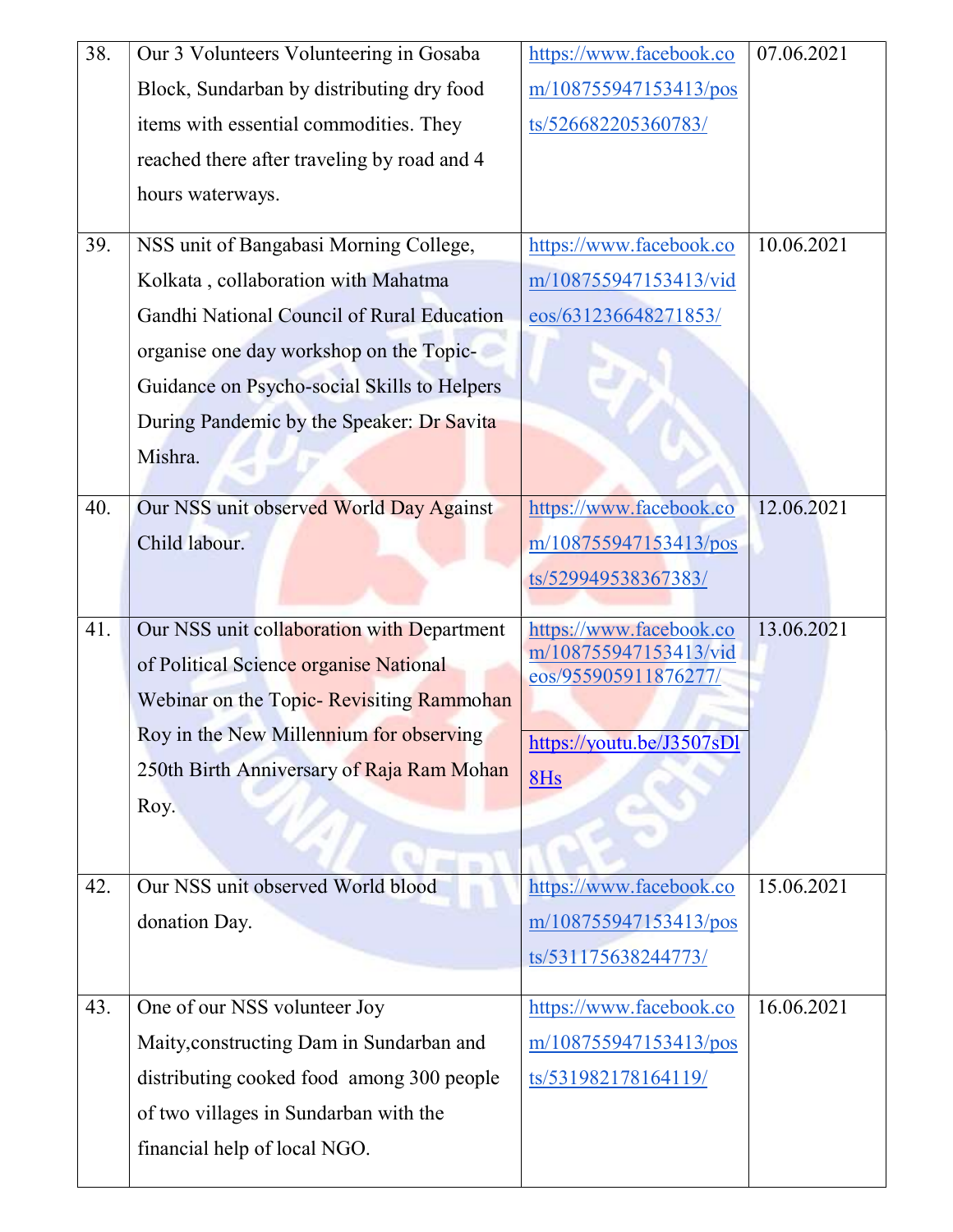| 44. | One of our NSS volunteer Imroz Mallik          | https://www.facebook.co | 16.06.2021 |
|-----|------------------------------------------------|-------------------------|------------|
|     | sanitising deceased covid patient's house.     | m/108755947153413/pos   |            |
|     |                                                | ts/531987848163552/     |            |
|     |                                                |                         |            |
| 45. | NSS unit of Bangabasi Morning College,         | https://www.facebook.co | 18.06.2021 |
|     | Kolkata, onganised a talkshow on "Youth        | m/108755947153413/vid   |            |
|     | Motivation.                                    | eos/319646616467041/    |            |
| 46. | NSS Volunteers of NSS Unit, observed           | https://www.facebook.co | 21.06.2021 |
|     | International Yoga Day and spreading           | m/108755947153413/pos   |            |
|     | awareness on the benefits of yoga.             | ts/535409577821379/     |            |
| 47. | One of our NSS volunteer Chandan Roy,          | https://www.facebook.co | 24.06.2021 |
|     | sanitising hands of vegetable, fruits, flower  | m/108755947153413/pos   |            |
|     | and fish venders in the Birati Market area,    | ts/536964527665884/     |            |
|     | Kolkata.                                       |                         |            |
| 48. | One of our NSS volunteer Imroz Mallick,        | https://www.facebook.co | 24.06.2021 |
|     | distributed masks among vegetable, fruit and   | m/108755947153413/pos   |            |
|     | fish venders of a village of Hooghly district, | ts/536965747665762/     |            |
|     | West Bengal.                                   |                         |            |
| 49. | One of our NSS volunteer Alifia Begum,         | https://www.facebook.co | 27.06.2021 |
|     | helped in distributing cooked food items       | m/108755947153413/pos   |            |
|     | provided by Lions Club of Kolkata Magnets      | ts/539016130794057/     |            |
|     | in Park Circus area, Kolkata.                  |                         |            |
|     |                                                |                         |            |
| 50. | One of our NSS volunteer Imroz Mallick         | https://www.facebook.co | 27.06.2021 |
|     | collected and distributed old books among      | m/108755947153413/pos   |            |
|     | underprivileged children of his village.       | ts/539022307460106/     |            |
| 51. | NSS Volunteers of our unit campaigned and      | https://youtu.be/nQNnRS | 31.06.2021 |
|     | took pledge against Tobacco for observing      | jeMpY                   |            |
|     | World Tobacco Day.                             |                         |            |
|     |                                                |                         |            |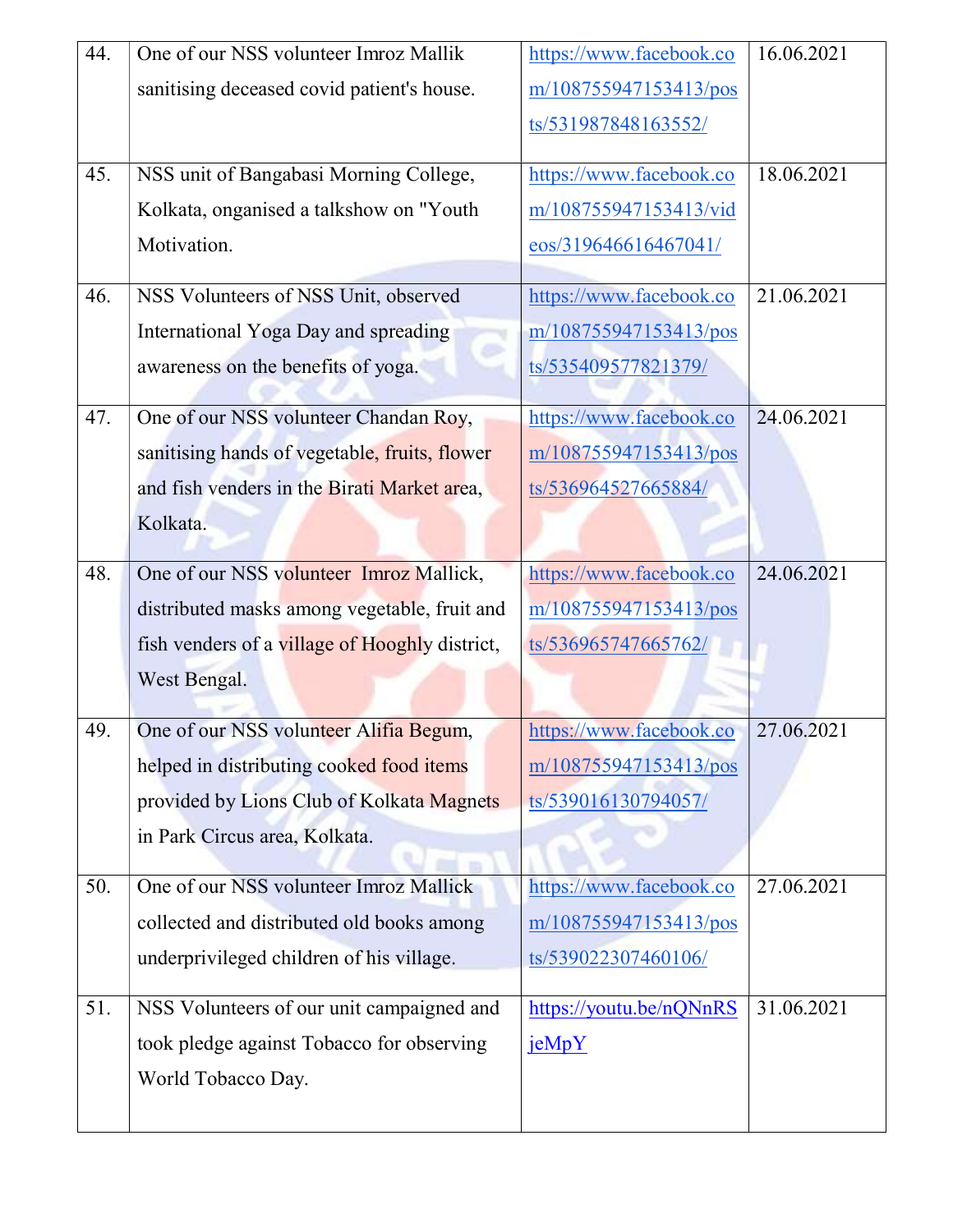| 52. | NSS Unit Bangabasi Morning College,         | https://www.facebook.co                     | 01.07.2021      |
|-----|---------------------------------------------|---------------------------------------------|-----------------|
|     | Kolkata, organised a talkshow on 'Covid and | m/108755947153413/vid                       |                 |
|     | Mental Health' for observing Doctors' Day   | eos/335928628110508/                        |                 |
| 53. | After getting the opportunity from          | https://www.facebook.co                     | 11.07.2021      |
|     | MGNCRE, Ministry of Education, for          | m/108755947153413/pos                       |                 |
|     | becoming a part of Beat Covid Programme,    | ts/548002796562057/                         |                 |
|     | we have completed the tasks and got         |                                             |                 |
|     | recognition to our NSS Unit Bangabasi       |                                             |                 |
|     | Morning College, Kolkata                    |                                             |                 |
| 54. | NSS Programme Officer and NSS Volunteers    | https://www.facebook.co                     | 22.07.2021      |
|     | of our Unit Cheered up Team India for       | m/108755947153413/pos                       |                 |
|     | Tokyo Olympics 2021.                        | ts/555101892518814/?sf                      |                 |
|     |                                             | nsn=wiwspmo                                 |                 |
|     |                                             |                                             |                 |
| 55. | NSS Unit, Bangabasi Morning College,        | https://fb.watch/bI0bYbm                    | 29.07.2021      |
|     |                                             |                                             |                 |
|     | Observing Van Mahotsav by Planting          | <b>T2S/</b>                                 |                 |
|     | Mangroves in Sundarban.                     |                                             |                 |
| 56. | NSS Unit, Bangabasi Morning                 | https://www.facebook.co                     | $01.08.2021$ to |
|     | College, observed SwachhataPakhwada         | m/108755947153413/pos                       | 14.08.2021      |
|     |                                             | ts/570424857653184/?sf                      |                 |
|     |                                             | nsn=wiwspmo                                 |                 |
|     |                                             |                                             |                 |
|     |                                             |                                             |                 |
| 57. | International Webinar on Indigenous Culture | https://fb.watch/bGZsDiE                    | 06.08.2021      |
|     | and Theatre for commemorating 75 years of   | ZyB/                                        |                 |
|     | Independence 'Azadi ka Amrit Mahotsav'      | https://youtu.be/HGSC1rZmC<br>$\mathbf{hc}$ |                 |
|     |                                             |                                             |                 |
|     |                                             |                                             |                 |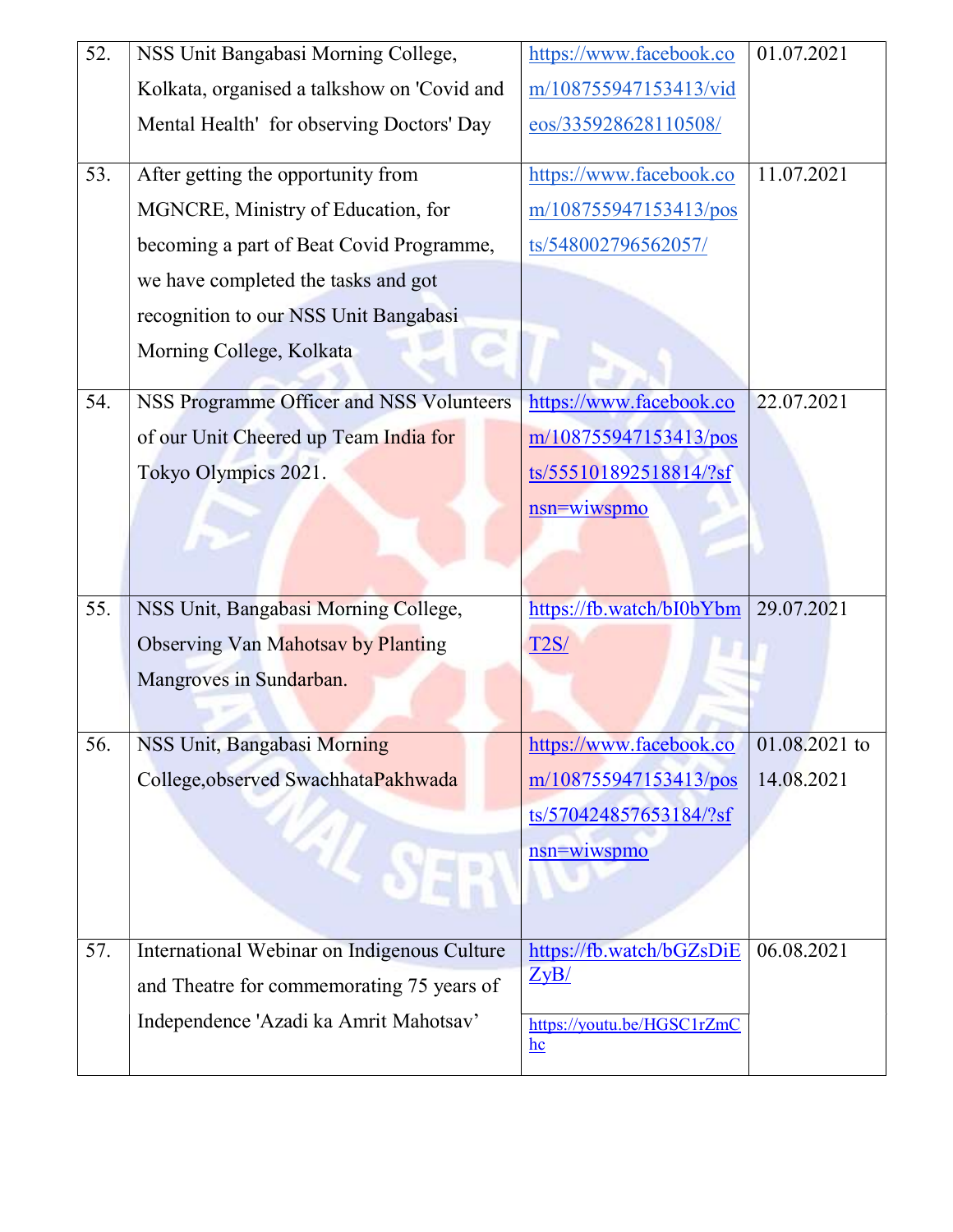| 58. | Trisha Maji, Soumi Mukherjee and Smarita        | https://fb.watch/bI04B27 | 06.08.2021    |
|-----|-------------------------------------------------|--------------------------|---------------|
|     | Majumder, NSS volunteer of our unit make a      | WfY/                     |               |
|     | cheering video of team India for Olympics.      |                          |               |
|     |                                                 |                          |               |
| 59. | NSS Unit of Bangabasi Morning College,          | https://www.facebook.co  | 11.08.2021 to |
|     | Kolkata, organised a Dance and Poem             | m/108755947153413/pos    | 15.08.2021    |
|     | Competition for Observing Azadi ka Amrit        | ts/567890827906587/      |               |
|     | Mahotsav                                        |                          |               |
|     |                                                 |                          |               |
| 60. | One of our NSS volunteer Chandan Roy,           | https://www.facebook.co  | 15.08.2021    |
|     | cleaning his locality for observing 75 years of | m/108755947153413/pos    |               |
|     | Independence 'Azadi ka Amrit Mahotsav'.         | ts/570480687647601/?sf   |               |
|     |                                                 | nsn=wiwspmo              |               |
|     |                                                 |                          |               |
|     |                                                 |                          |               |
| 61. | NSS Unit of Bangabasi Morning College,          | https://www.facebook.co  | 15.08.2021    |
|     | Kolkata, celebrated Indepence Day in the        | m/108755947153413/pos    |               |
|     | college campus.                                 | ts/570821607613509/?sf   |               |
|     |                                                 | nsn=wiwspmo              |               |
|     |                                                 |                          |               |
|     |                                                 |                          |               |
| 62. | NSS Unit of Bangabasi Morning College,          | https://www.facebook.co  | 15.08.2021    |
|     | Kolkata, lecture on Gender Sensitisation        | m/108755947153413/pos    |               |
|     |                                                 | ts/570854310943572/?sf   |               |
|     |                                                 | nsn=wiwspmo              |               |
|     |                                                 |                          |               |
|     |                                                 |                          |               |
| 63. | Fit India Freedom Run.                          | https://www.facebook.co  | 19.08.2021    |
|     |                                                 | m/108755947153413/pos    |               |
|     |                                                 | ts/573293760699627/?sf   |               |
|     |                                                 | nsn=wiwspmo              |               |
|     |                                                 |                          |               |
|     |                                                 |                          |               |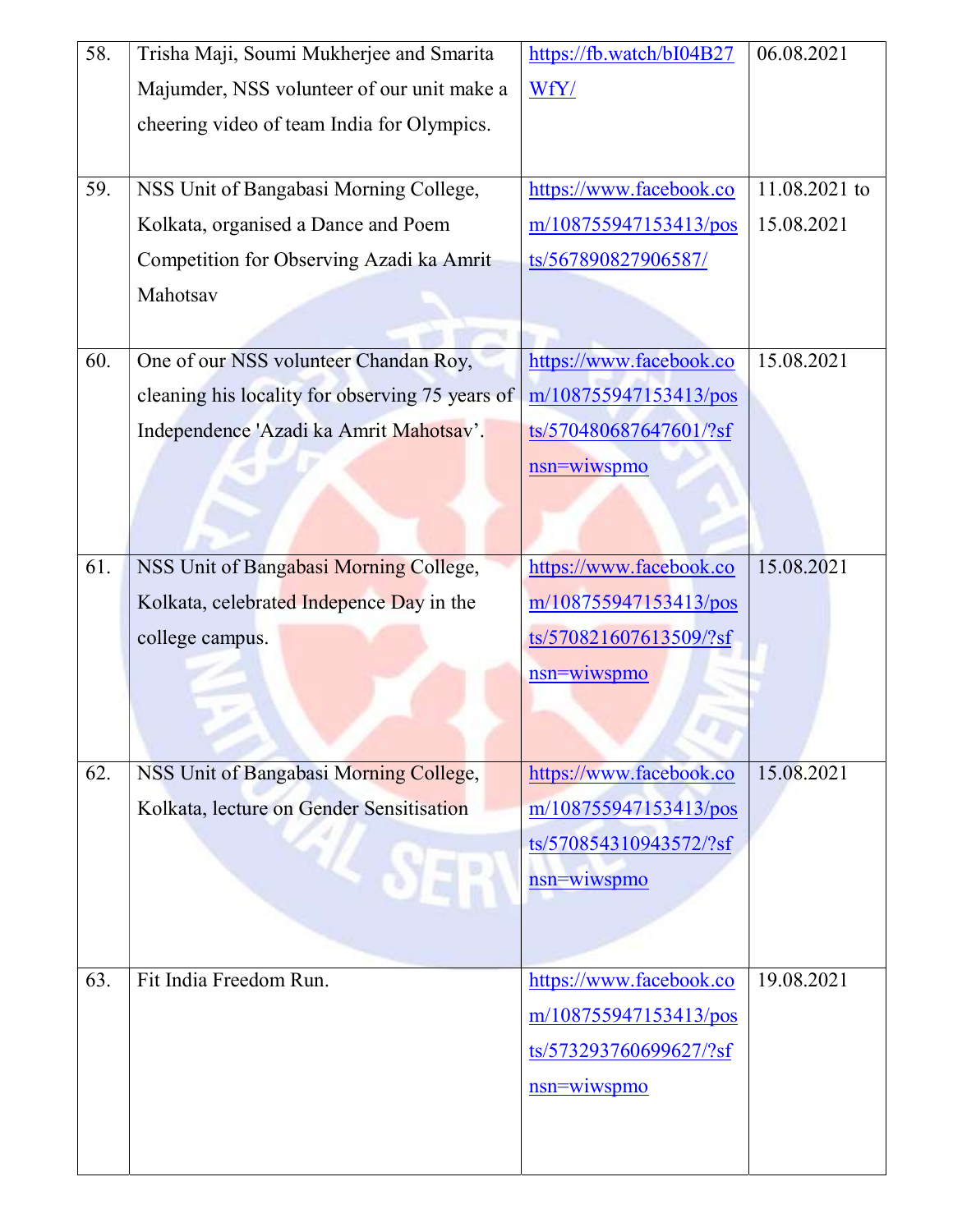| 64.<br>65. | Fit India Freedom Run Road Rally.<br>Fit India Freedom Run Physical Exercise.                                                      | https://www.facebook.com/1<br>08755947153413/videos/891<br>106138163618/<br>https://www.facebook.co<br>m/108755947153413/pos<br>ts/573299520699051/?sf<br>nsn=wiwspmo | 20.08.2021<br>20.08.2021    |
|------------|------------------------------------------------------------------------------------------------------------------------------------|-----------------------------------------------------------------------------------------------------------------------------------------------------------------------|-----------------------------|
| 66.        | Fit India Freedom Run Regular Basis<br>Physical Exercise by The Volunteer.                                                         | https://www.facebook.co<br>m/108755947153413/pos<br>ts/574675003894836/?sf<br>nsn=wiwspmo                                                                             | 21.08.2021 to<br>27.08.2021 |
| 67.        | NSS Unit of Bangabasi Morning College,<br>Kolkata, celebrated Rakhi Utsav for<br>conveying the message of solidarity and<br>peace. | https://www.facebook.co<br>m/108755947153413/pos<br>ts/576201167075553/?sf<br>nsn=wiwspmo                                                                             | 24.08.2021                  |
| 68.        | Fit India freedom RUN Regular Basis<br>physical exercise by the volunteer.                                                         | https://www.facebook.co<br>m/108755947153413/pos<br>ts/579063206789349/                                                                                               | 26.08.2021 to<br>29.08.2021 |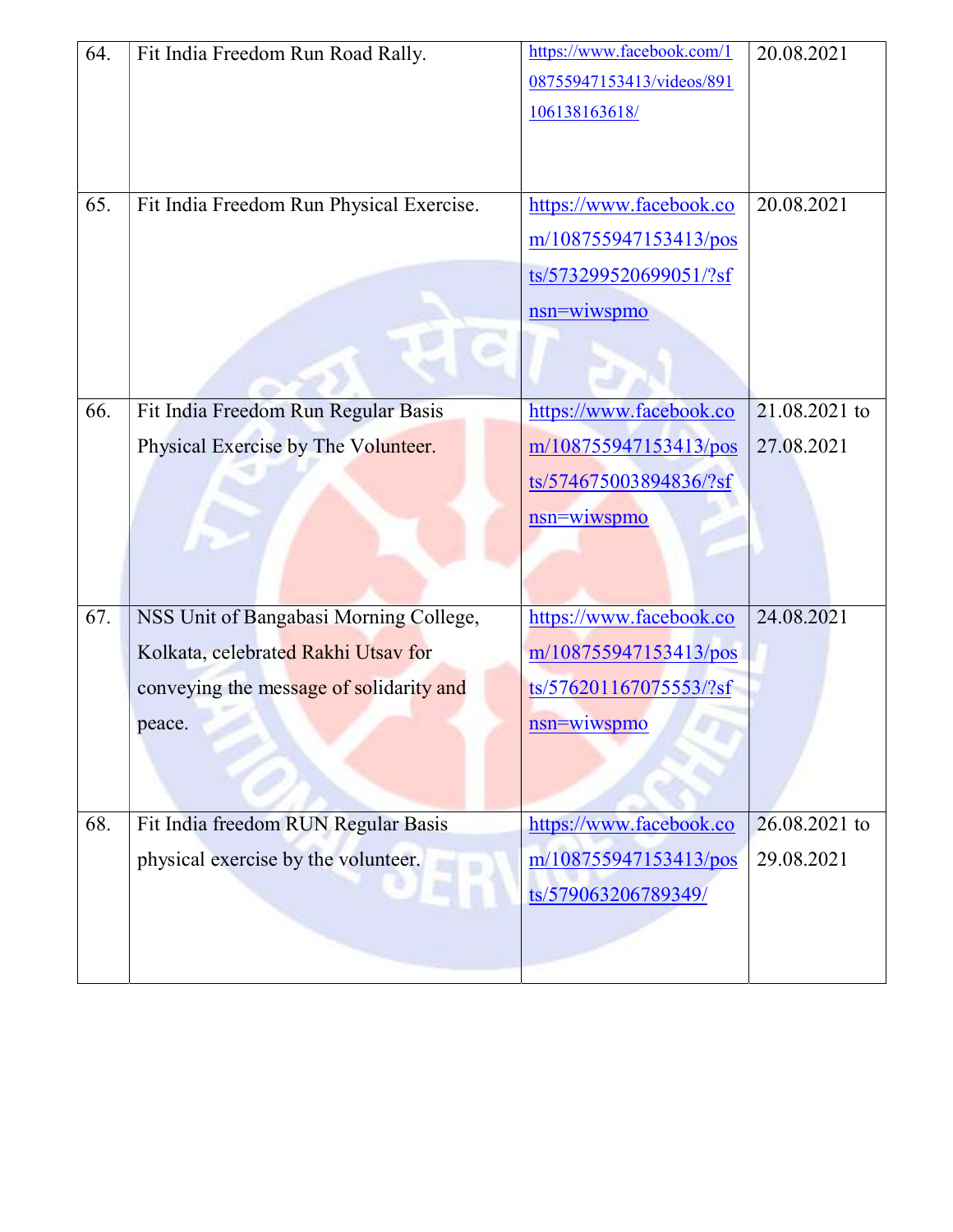| 69. | Our NSS Unit observed World Water Week,       | https://www.facebook.co | 29.08.2021 |
|-----|-----------------------------------------------|-------------------------|------------|
|     | 2021, and created awareness for a sustainable | m/108755947153413/pos   |            |
|     | bright future with sufficient natural         | ts/579182993444037/?sf  |            |
|     | resources.                                    | nsn=wiwspmo             |            |
|     |                                               |                         |            |
|     |                                               |                         |            |
| 70. | NSS Volunteers of our unit are volunteering   | https://www.facebook.co | 02.09.2021 |
|     | in Duare Sarkar Camps (scheme of              | m/108755947153413/pos   |            |
|     | Government of West Bengal) in their           | ts/582096499819353/?sf  |            |
|     | localities.                                   | nsn=wiwspmo             |            |
|     |                                               |                         |            |
|     |                                               |                         |            |
| 71. | On the occasion of Police Day our volunteer   | https://www.facebook.co | 01.09.2021 |
|     | Ms. Trisha Maji distributed water and cakes   | m/108755947153413/pos   |            |
|     | among 70 on duty police officers.             | ts/582152373147099/?sf  |            |
|     |                                               | <u>nsn=wiwspmo</u>      |            |
|     |                                               |                         |            |
|     |                                               |                         |            |
| 72. | Our NSS unit campaigning for Poshan           | https://fb.watch/bHZqVG | 03.09.2021 |
|     | Abhiyan through road rally.                   | m2Iq/                   |            |
|     |                                               |                         |            |
|     |                                               |                         |            |
| 73. | Our NSS Unit campaigning for Poshan           | https://www.facebook.co | 03.09.2021 |
|     | Abhiyan through door to door campaign on      | m/108755947153413/pos   |            |
|     | the nutritious facts of different foods for   | ts/583049743057362/     |            |
|     | boosting immunity during pandemic.            |                         |            |
|     |                                               |                         |            |
| 74. | Medicinal plants plantation programme for     | https://fb.watch/bHZtL9 | 04.09.2021 |
|     | Observing PoshanAbhiyaan.                     | DTik/                   |            |
|     |                                               |                         |            |
|     |                                               |                         |            |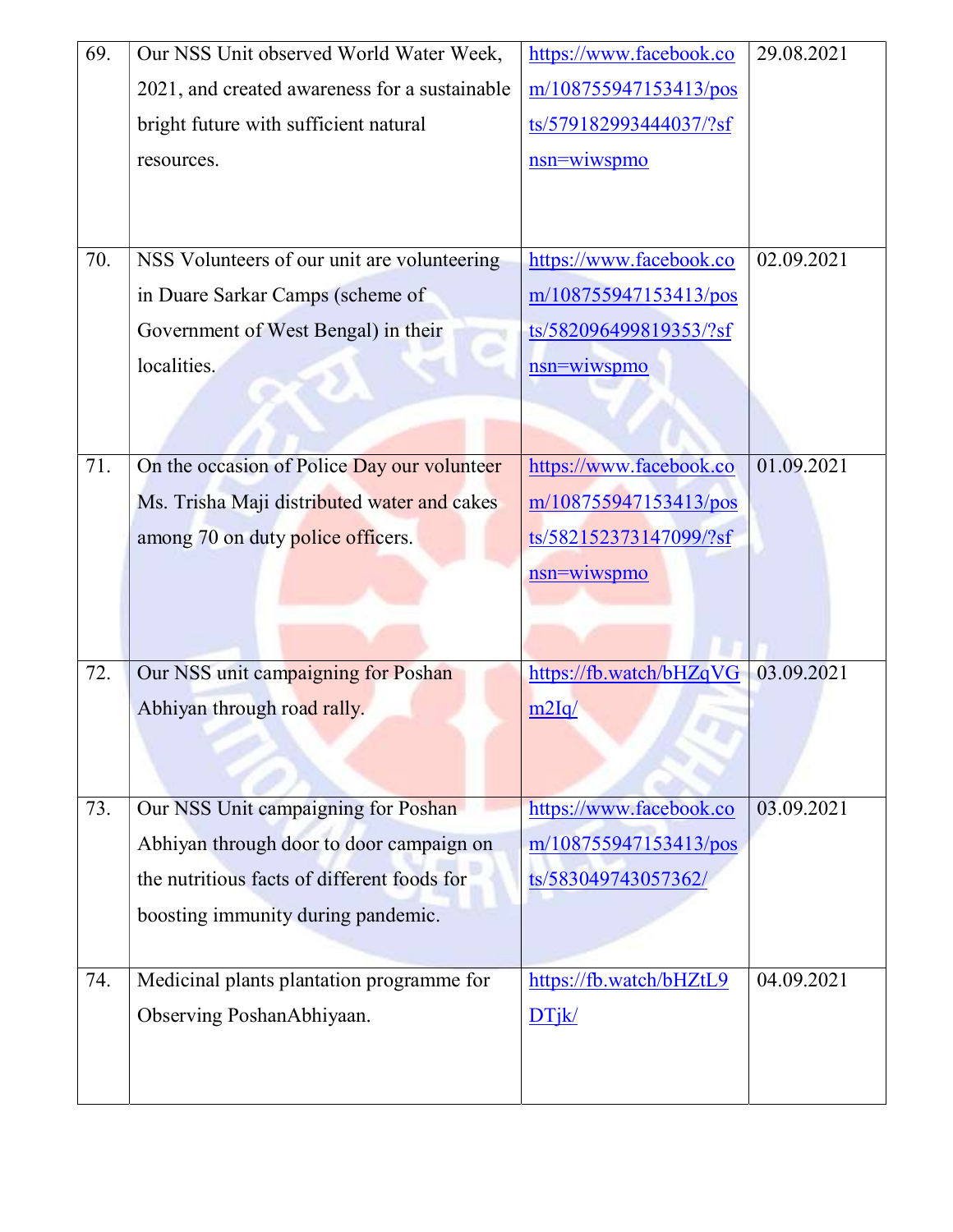| 75. | Our NSS Unit planting saplings consisting    | https://www.facebook.co  | 06.09.2021 |
|-----|----------------------------------------------|--------------------------|------------|
|     | medicinal and nutritional properties like    | m/108755947153413/pos    |            |
|     | Neem, Tulsi, Kulekhara, Hibiscus, Piple,     | ts/584931482869188/?sf   |            |
|     | Karela, Aloe Vera, Telakuncho, Brahmi,       | nsn=wiwspmo              |            |
|     | Gram (Chana) etc. for observing              |                          |            |
|     | PoshanAbhiyaan in college campus and         |                          |            |
|     | different public places.                     |                          |            |
| 76. | Our NSS Unit started Yoga for boosting       | https://fb.watch/bHZwfoc | 09.09.2021 |
|     | immunity during Pandemic for observing       | ZI0/                     |            |
|     | PoshanAbhiyaan.                              |                          |            |
|     |                                              |                          |            |
|     |                                              | https://www.facebook.co  |            |
|     |                                              | m/108755947153413/pos    |            |
|     |                                              | ts/586606186035051/      |            |
|     |                                              |                          |            |
|     |                                              |                          |            |
| 77. | NSS Unit of Bangabasi Morning College        | https://www.facebook.co  | 12.09.2021 |
|     | organised Fit India Freedom Run with NYKS    | m/108755947153413/pos    |            |
|     | for observing 75 years of Independence.      | ts/588264135869256/      |            |
|     |                                              |                          |            |
|     |                                              |                          |            |
| 78. | Station Director, Sealdah Railway Station,   | https://fb.watch/bHZyGw  | 17.09.2021 |
|     | Eastern Railway for giving us opportunity to | aLsc/                    |            |
|     | participate in the Cleanliness Drive         |                          |            |
|     | Programme for celebrating 75 years of        |                          |            |
|     | Independence in the Sealdah Railway          | https://www.facebook.co  |            |
|     | Station.                                     | m/108755947153413/pos    |            |
|     | We have cleaned the campus. Spread           | ts/591711785524491/      |            |
|     | awareness on Cleanliness through             |                          |            |
|     | NukkadNatak and Action Play with song.       |                          |            |
|     |                                              |                          |            |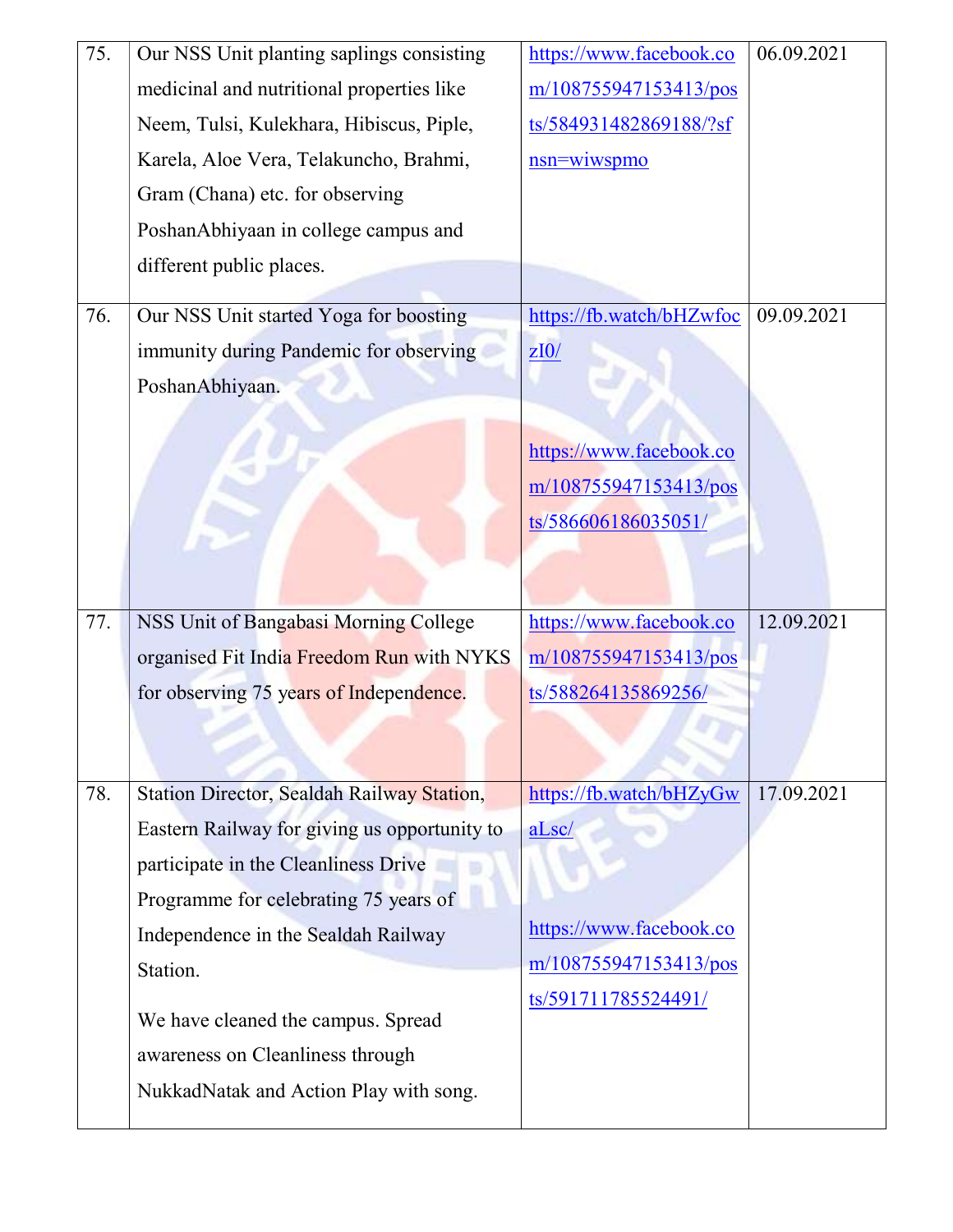| 79. | Inspite of all natural disasters NSS unit of    | https://www.facebook.co           | 19.09.2021 |
|-----|-------------------------------------------------|-----------------------------------|------------|
|     | Bangabasi Morning College reached Mallick       | m/108755947153413/pos             |            |
|     | Ghat (Flower Market Area) near Howrah           | ts/592882338740769/               |            |
|     | Bridge and cleaned Market Area, Ganga           |                                   |            |
|     | Ghaat Area and River Bank by collecting         |                                   |            |
|     | plastics, waste organic things (flowers, leaves |                                   |            |
|     | etc.), plastic bottles and many more things for |                                   |            |
|     | celebrating 75 years of Independence. After     |                                   |            |
|     | collecting the wastes we have given these to    |                                   |            |
|     | the River Rangers and Hulladek Recycling        |                                   |            |
|     | Project Vikash for waste management.            |                                   |            |
| 80. | On 24th Day of September, birthday of           | https://fb.watch/bHZAZb           | 24.09.2021 |
|     | National Service Scheme. On this auspicious     | f9jp/                             |            |
|     | occasion NSS Unit of Bangabasi Morning          |                                   |            |
|     | College, Kolkata, celebrated this day in        |                                   |            |
|     | various ways. We started our day with           |                                   |            |
|     | watching NSS Awards conferred by                |                                   |            |
|     | Honourable President of India Sri Ramnath       |                                   |            |
|     | Kovind. By following this we took NSS           |                                   |            |
|     | pledge for serving community without any        |                                   |            |
|     | form of violence and discrimination.            |                                   |            |
|     |                                                 |                                   |            |
| 81. | 24th Day of September, birthday of National     | https://fb.watch/bH-              | 24.09.2021 |
|     | Service Scheme. On this auspicious occasion     | $\frac{\frac{1}{2}}{\frac{1}{2}}$ |            |
|     | NSS Unit of Bangabasi Morning College,          |                                   |            |
|     | Kolkata, we have drawn posters on Dengue        |                                   |            |
|     | Malaria Awareness and reached to the            |                                   |            |
|     | community through road rally and door to        |                                   |            |
|     | door awareness campaign programme as            |                                   |            |
|     | community service is the prime motto of         |                                   |            |
|     | NSS.                                            |                                   |            |
|     |                                                 |                                   |            |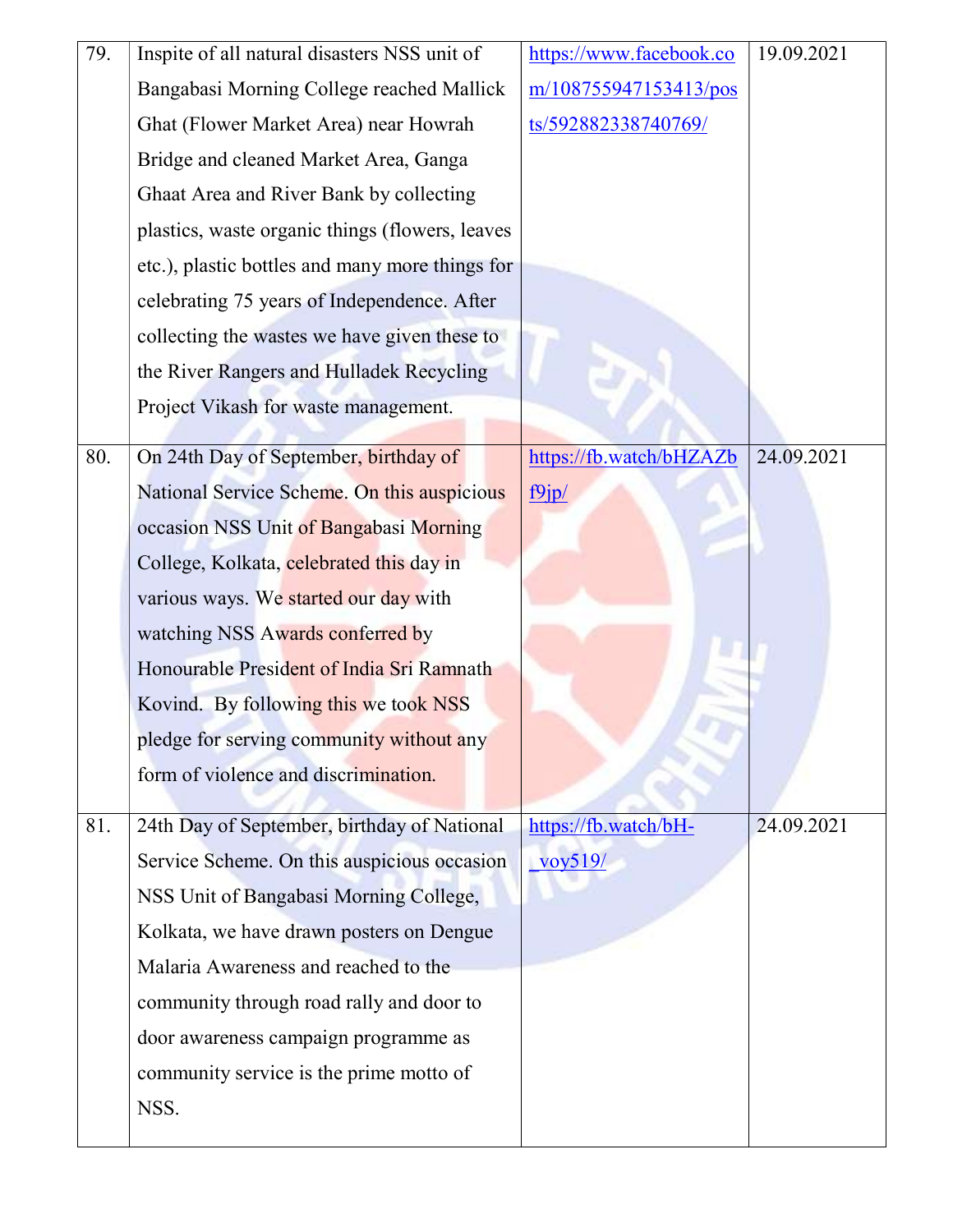| 82. | Our NSS Unit, reached University of          |                         | 24.09.2021 |
|-----|----------------------------------------------|-------------------------|------------|
|     | Calcutta where we arranged a programme       |                         |            |
|     | with CU NSS functionaries and got            |                         |            |
|     | motivation for working more towards society  |                         |            |
|     | from Professor Minakshi Ray, Pro Vice        |                         |            |
|     | Chancellor (Finance) & NSS Programme         |                         |            |
|     | Coordinator, University of Calcutta.         |                         |            |
|     |                                              |                         |            |
| 83. | NSS Unit of Bangabasi Morning College,       | https://www.facebook.co | 02.10.2021 |
|     | Kolkata, observed Birth Anniversary of       | m/108755947153413/pos   |            |
|     | Mahatma Gandhi with the theme of 'Think      | ts/601468867882116/     |            |
|     | Globally Act Locally' by rally, door to door |                         |            |
|     | campaigning on 'Nirmal Bangla Sustho         |                         |            |
|     | Bangla'                                      |                         |            |
|     |                                              |                         |            |
| 84. | University level selection for Pre Republic  | https://www.facebook.co | 09.10.2021 |
|     | Day Parade Camp, 2021. Our Volunteers        | m/108755947153413/pos   |            |
|     | have participated as well.                   | ts/605478690814467/     |            |
|     |                                              |                         |            |
|     |                                              |                         |            |
| 85. | NSS Volunteers of Bangabasi Morning          | https://www.facebook.co | 20.10.2021 |
|     | College are cleaning their localities.       | m/108755947153413/pos   |            |
|     |                                              | ts/612751680087168/     |            |
|     |                                              |                         |            |
|     |                                              |                         |            |
| 86. | Cleanliness Drive programme in Sealdah       | https://www.facebook.co | 24.10.2021 |
|     | Station.                                     | m/108755947153413/pos   |            |
|     |                                              | ts/615711419791194/     |            |
|     |                                              |                         |            |
|     |                                              |                         |            |
|     |                                              |                         |            |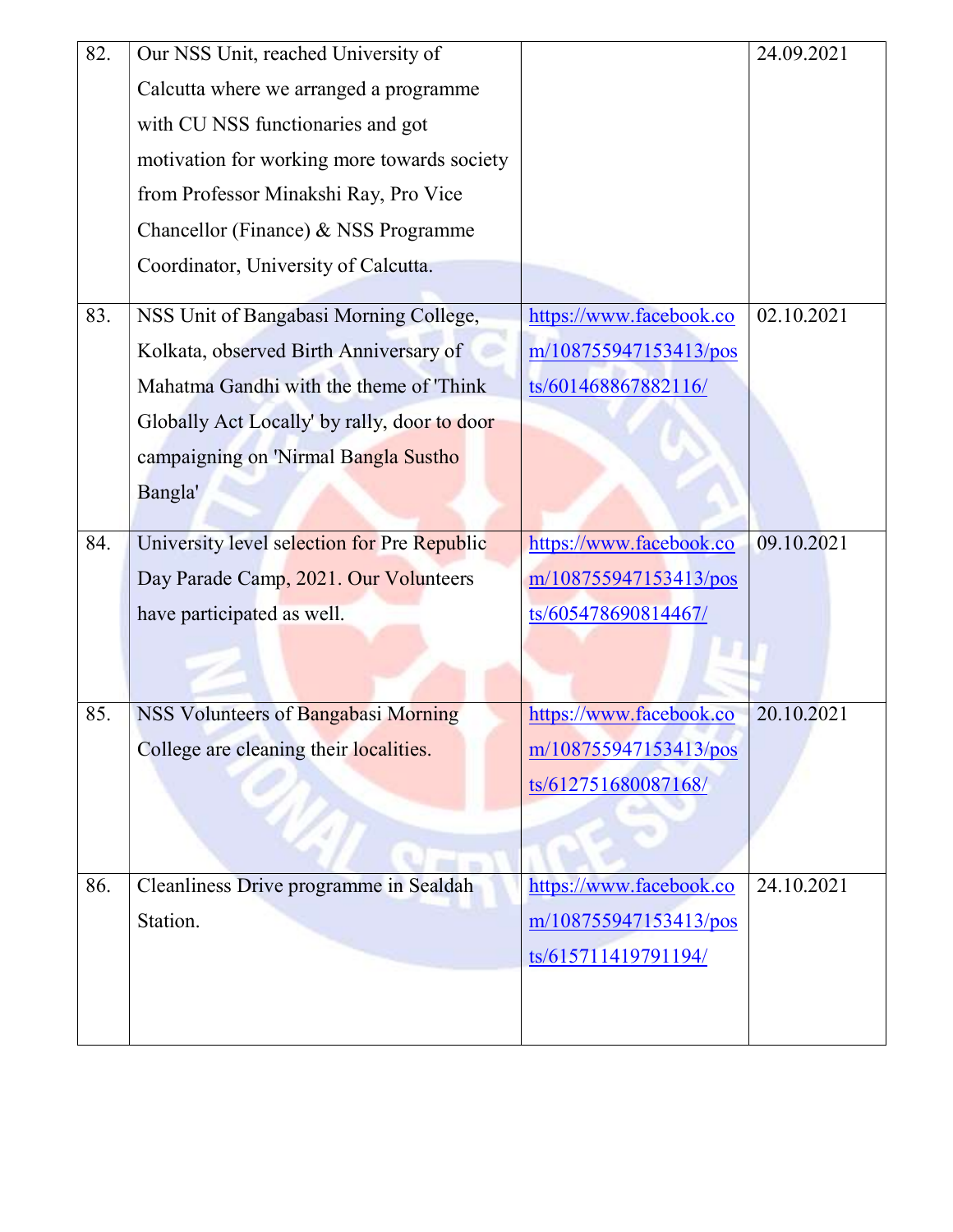| 87. | The inception of Pandemic volunteers of         | https://www.facebook.co | 25.10.2021    |
|-----|-------------------------------------------------|-------------------------|---------------|
|     | NSS unit, Bangabasi Morning College are         | m/108755947153413/pos   |               |
|     | cleaning their localities, railway stations,    | ts/615704873125182/     |               |
|     | public places, college campus, university       |                         |               |
|     | campus, roads, statues and many more for        |                         |               |
|     | serving our country. and we have cleaned        |                         |               |
|     | Sealdah Railway Station area.                   |                         |               |
| 88. | NSS Pre Republic Day Parade Camp                | https://www.facebook.co | 25-10-2021 to |
|     |                                                 |                         |               |
|     | organised by East Zone NSS                      | m/108755947153413/pos   | 03-11-2021    |
|     |                                                 | ts/605478690814467/     |               |
|     |                                                 |                         |               |
| 89. | NSS unit of Bangabasi Morning College           | https://www.facebook.co | 26.10.2021    |
|     | have cleaned many areas and spread              | m/108755947153413/pos   |               |
|     | awareness about cleanliness in many places      | ts/615704873125182/     |               |
|     | by road rallies, door to door campaign,         |                         |               |
|     | through poster making and many more.            |                         |               |
| 90. | NSS Unit of Bangabasi Morning College           | https://fb.watch/bHZPDQ | 29.10.2021    |
|     | raised voice against corruption and observed    | G1eN/                   |               |
|     | Vigilance Awareness Week via performing         |                         |               |
|     | NukkadNatak at Sealdah Railway Station and      |                         |               |
|     | making posters.                                 |                         |               |
|     |                                                 |                         | 03.11.2021    |
| 91. | NSS unit of Bangabasi Morning College,          | https://www.facebook.co |               |
|     | cleaning statues of different areas of Kolkata. | m/108755947153413/pos   |               |
|     |                                                 | ts/621903569171979/     |               |
|     |                                                 |                         |               |
|     |                                                 |                         |               |
| 92. | NSS unit of Bangabasi Morning College,          | https://www.facebook.co | 03.11.2021    |
|     | cleaning circular railway lines and adjusant    | m/108755947153413/pos   |               |
|     | areas of Kolkata                                | ts/621903569171979/     |               |
|     |                                                 |                         |               |
|     |                                                 |                         |               |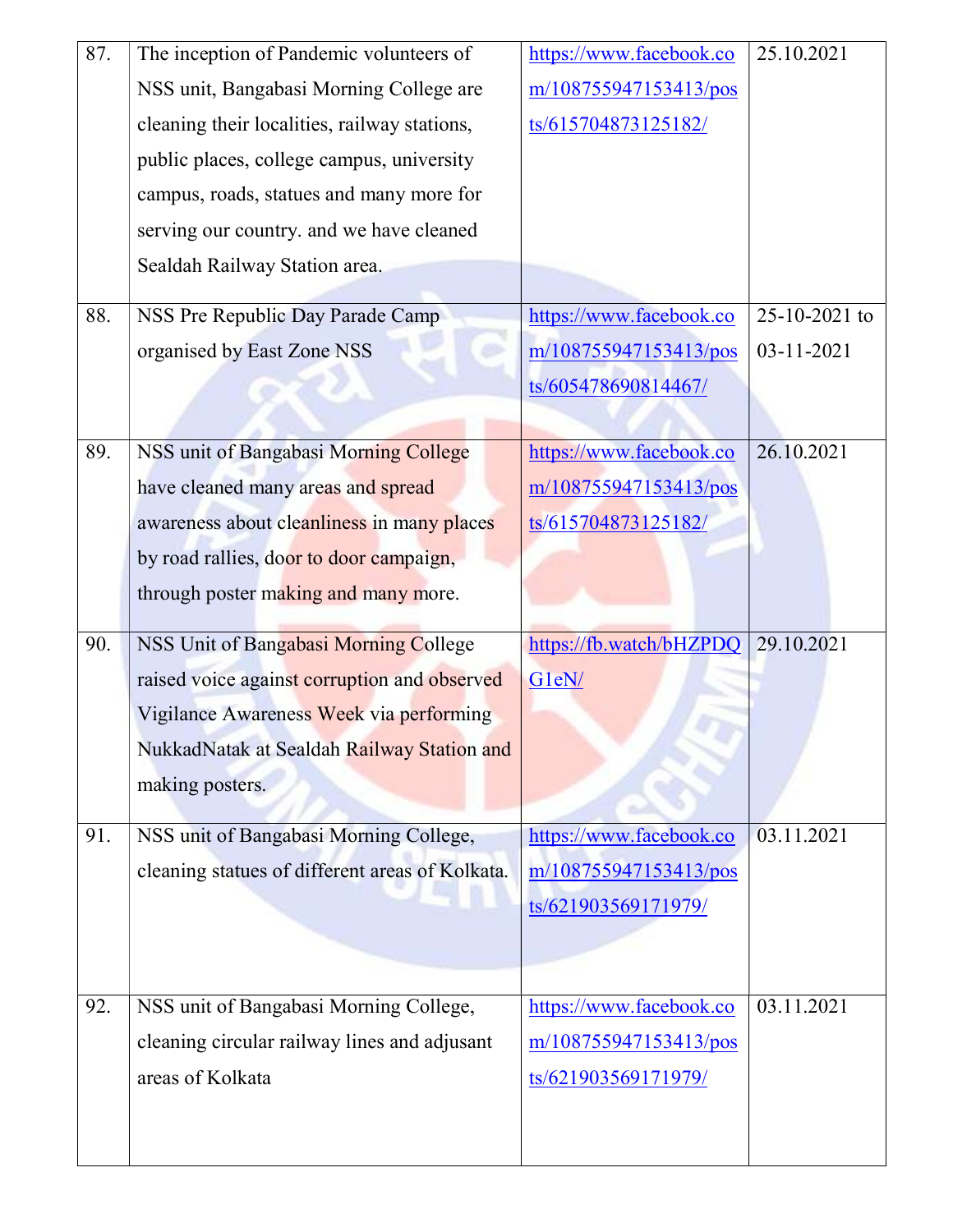| 93. | Our Waste, Our Responsibility. In the series   | https://www.facebook.co                          | 21.11.2021 |
|-----|------------------------------------------------|--------------------------------------------------|------------|
|     | of Plastic Cleanliness Drive Programme NSS     | m/108755947153413/pos                            |            |
|     | Unit of Bangabasi Morning College              | ts/633259484703054/                              |            |
|     | organised a workshop in collaboration with     |                                                  |            |
|     | Hulladek Waste Management on Making Eco        |                                                  |            |
|     | Bricks for a plastic free India.               |                                                  |            |
| 94. | Road rally on blood donation.                  | https://www.facebook.co                          | 25.11.2021 |
|     |                                                | m/108755947153413/vid                            |            |
|     |                                                | eos/4566082163486450                             |            |
|     |                                                |                                                  |            |
|     |                                                |                                                  |            |
| 95. | One Day National Webinar On The Making         | https://www.facebook.co<br>m/108755947153413/vid | 26.11.2021 |
|     | of Constitution of India - Organised by        | eos/619724399071231                              |            |
|     | Department of Political Science In             |                                                  |            |
|     | collaboration with NSS Unit,                   | https://youtu.be/hR 4Mk                          |            |
|     |                                                | <b>5rHyc</b>                                     |            |
|     |                                                |                                                  |            |
| 96. | NSS unit of Bangabasi Morning College          | https://fb.watch/bHZXm                           | 01.12.2021 |
|     | organised a road rally by using handmade       | GpGsM/                                           |            |
|     | posters and distributing red ribbon as the Red |                                                  |            |
|     | Ribbon is the universal symbol of awareness    |                                                  |            |
|     | and support for people living with HIV.        | https://www.facebook.co                          |            |
|     |                                                | m/108755947153413/pos                            |            |
|     |                                                | ts/639679484061054/                              |            |
|     |                                                |                                                  |            |
|     |                                                |                                                  |            |
| 97. | NSS unit of Bangabasi Morning College has      | https://fb.watch/bHZ CO                          | 02.12.2021 |
|     | taken initiatives against human trafficking by | FG7n/                                            |            |
|     | performing NukkadNataks at various slum        |                                                  |            |
|     | areas of Kolkata and spread the awareness.     |                                                  |            |
|     |                                                |                                                  |            |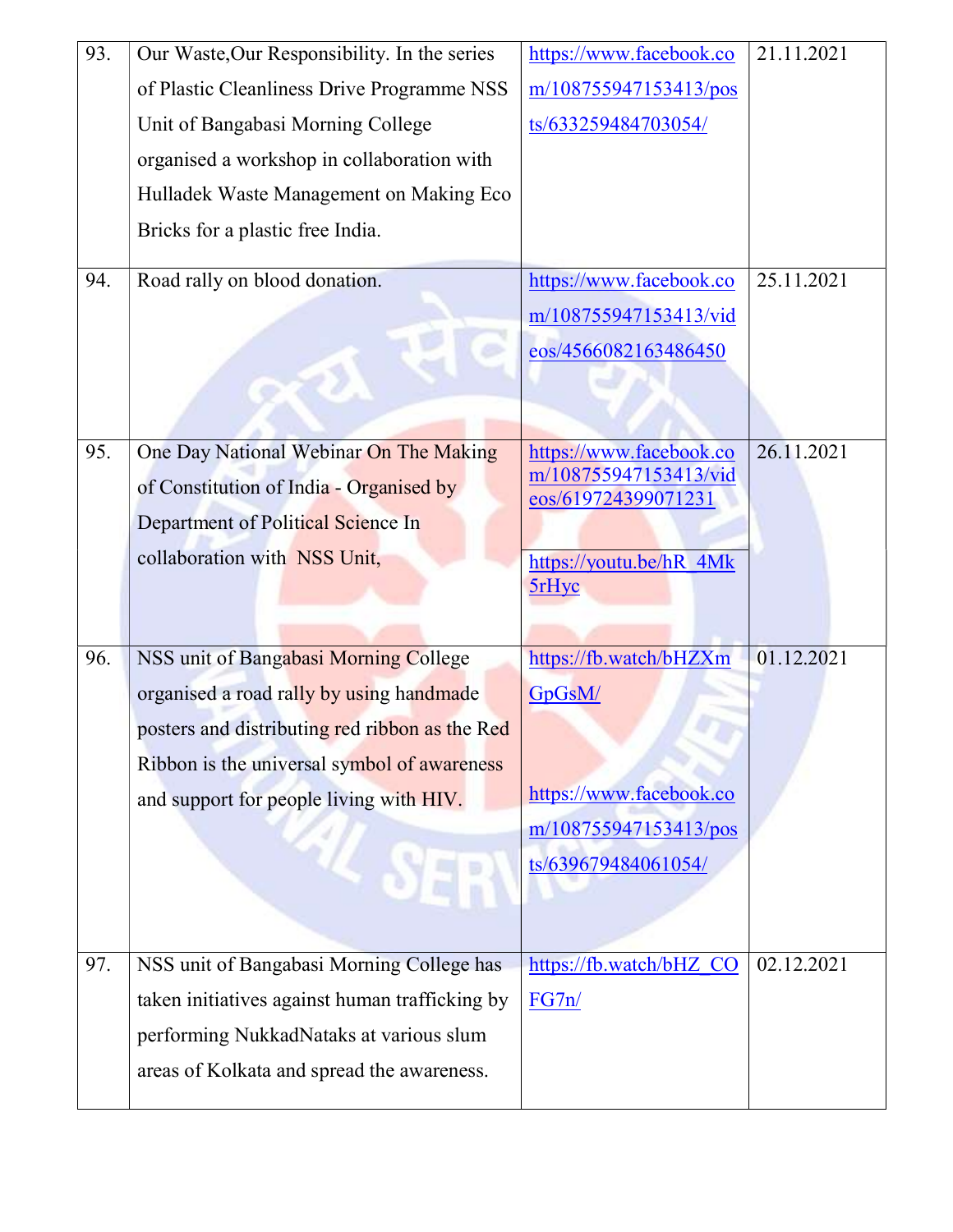| 98.  | NSS unit of Bangabasi Morning College has      | https://fb.watch/bH-             | 05.12.2021    |
|------|------------------------------------------------|----------------------------------|---------------|
|      | taken initiatives against human trafficking by | xeT2KVC/                         |               |
|      | performing NukkadNataks at various slum        |                                  |               |
|      | areas of Kolkata and spread the awareness.     |                                  |               |
|      |                                                |                                  |               |
|      |                                                |                                  |               |
|      |                                                |                                  |               |
| 99.  | NSS Unit Bangabasi Morning College,            | https://fb.watch/bH 3S9h         | 09.12.2021    |
|      | Kolkata, has organised a national level        | 2kj/                             |               |
|      | webinar on "Global Debates on China's          | https://youtu.be/-               |               |
|      | Human Rights: A Case of Uyghurs of             | 6Gs1DNOsIY                       |               |
|      | Xinjiang " for celebrating 75 years of         |                                  |               |
|      | Independence & International Human Rights      |                                  |               |
|      | Day.                                           |                                  |               |
| 100. |                                                |                                  | 10.12.2021    |
|      | Department of Political Science in             | https://fb.watch/bH 3S9h<br>2kj/ |               |
|      | collaboration with NSS Unit Bangabasi          |                                  |               |
|      | Morning College, Kolkata, has organised a      | https://youtu.be/-               |               |
|      | national level webinar on "Global Debates      | 6Gs1DNOsIY                       |               |
|      | on China's Human Rights: A Case of             |                                  |               |
|      | Uyghurs of Xinjiang" for celebrating 75        |                                  |               |
|      | years of Independence & International          |                                  |               |
|      | Human Rights Day.                              |                                  |               |
| 101. | NSS Unit Bangabasi Morning College is          | https://fb.watch/bH-             | 11.12.2021    |
|      | organising NukkadNataks for raising voice      | up7xp0Q/                         |               |
|      | against Human Trafficking at different         |                                  |               |
|      | backward areas.                                |                                  |               |
|      |                                                |                                  |               |
| 102. | NSS National Integration Camp organised by     | https://www.facebook.co          | 15-12-2021 to |
|      | Govt. of India, Ministry of Youth Affairs and  | m/108755947153413/pos            | 21-12-2021    |
|      | Sports, Regional Directorate of NSS,           | ts/647045519991117/              |               |
|      | Bhubaneshwar, Odisha                           |                                  |               |
|      |                                                |                                  |               |